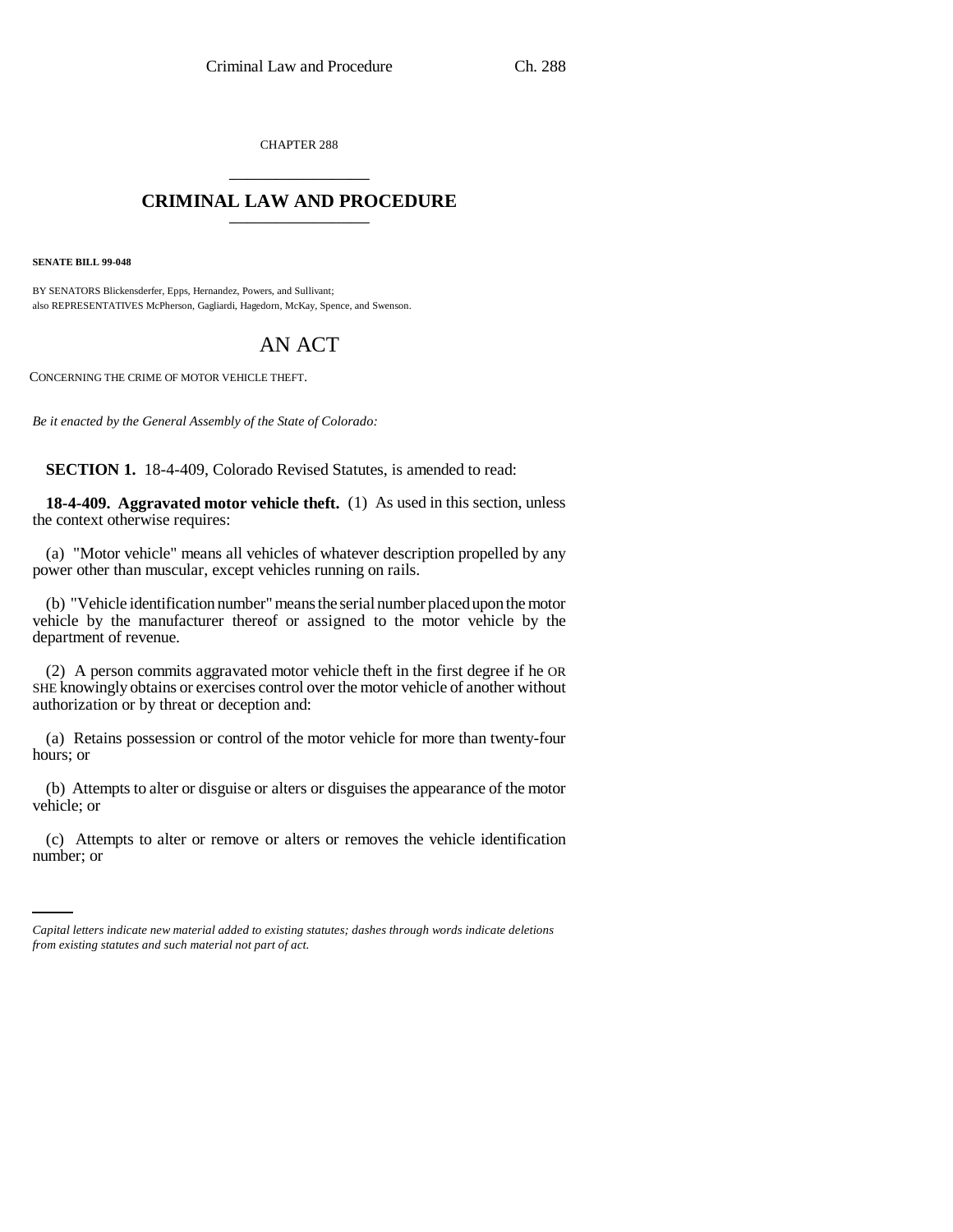(d) Uses the motor vehicle in the commission of a crime other than a traffic offense; or

(e) Causes five hundred dollars or more property damage in the exercise of control of the motor vehicle; or

(f) Causes bodily injury to another person while he OR SHE is in the exercise of control of the motor vehicle; or

(g) Removes the motor vehicle from this state for a period of time in excess of twelve hours; or

(h) Unlawfully attaches or otherwise displays in or upon the motor vehicle license plates other than those officially issued for the motor vehicle.

(3) Aggravated motor vehicle theft in the first degree is a:

(a) Class 4 felony if the value of the motor vehicle or motor vehicles involved is fifteen thousand dollars or less;

(b) Class 3 felony if the value of the motor vehicle or motor vehicles involved is more than fifteen thousand dollars or if the defendant has twice previously been convicted or adjudicated of charges separately brought and tried either in this state or elsewhere of an offense involving theft of a motor vehicle under the laws of this state, any other state, the United States, or any territory subject to the jurisdiction of the United States.

(4) A person commits aggravated motor vehicle theft in the second degree if he or she knowingly obtains or exercises control over the motor vehicle of another without authorization or by threat or deception and if none of the aggravating factors in subsection (2) of this section are present. Aggravated motor vehicle theft in the second degree is a class 2 misdemeanor but is a:

(a) Class 5 felony if committed by a person who has been twice previously convicted or adjudicated of charges separately brought and tried either in this state or elsewhere of an offense involving theft of a motor vehicle under the laws of this state, any other state, the United States, or any territory subject to the jurisdiction of the United States, even though none of the aggravating factors set forth in subsection (2) of this section are present THE VALUE OF THE MOTOR VEHICLE OR MOTOR VEHICLES INVOLVED IS FIFTEEN THOUSAND DOLLARS OR MORE;

(b) CLASS 6 FELONY IF THE VALUE OF THE MOTOR VEHICLE OR MOTOR VEHICLES INVOLVED IS FIVE HUNDRED DOLLARS OR MORE BUT LESS THAN FIFTEEN THOUSAND DOLLARS;

(c) CLASS 2 MISDEMEANOR IF THE VALUE OF THE MOTOR VEHICLE OR MOTOR VEHICLES INVOLVED IS LESS THAN FIVE HUNDRED DOLLARS.

(5) CONSISTENT WITH SECTION 18-1-202, IF THE THEFT OF A MOTOR VEHICLE OCCURS IN ONE JURISDICTION AND THE MOTOR VEHICLE IS RECOVERED IN ANOTHER